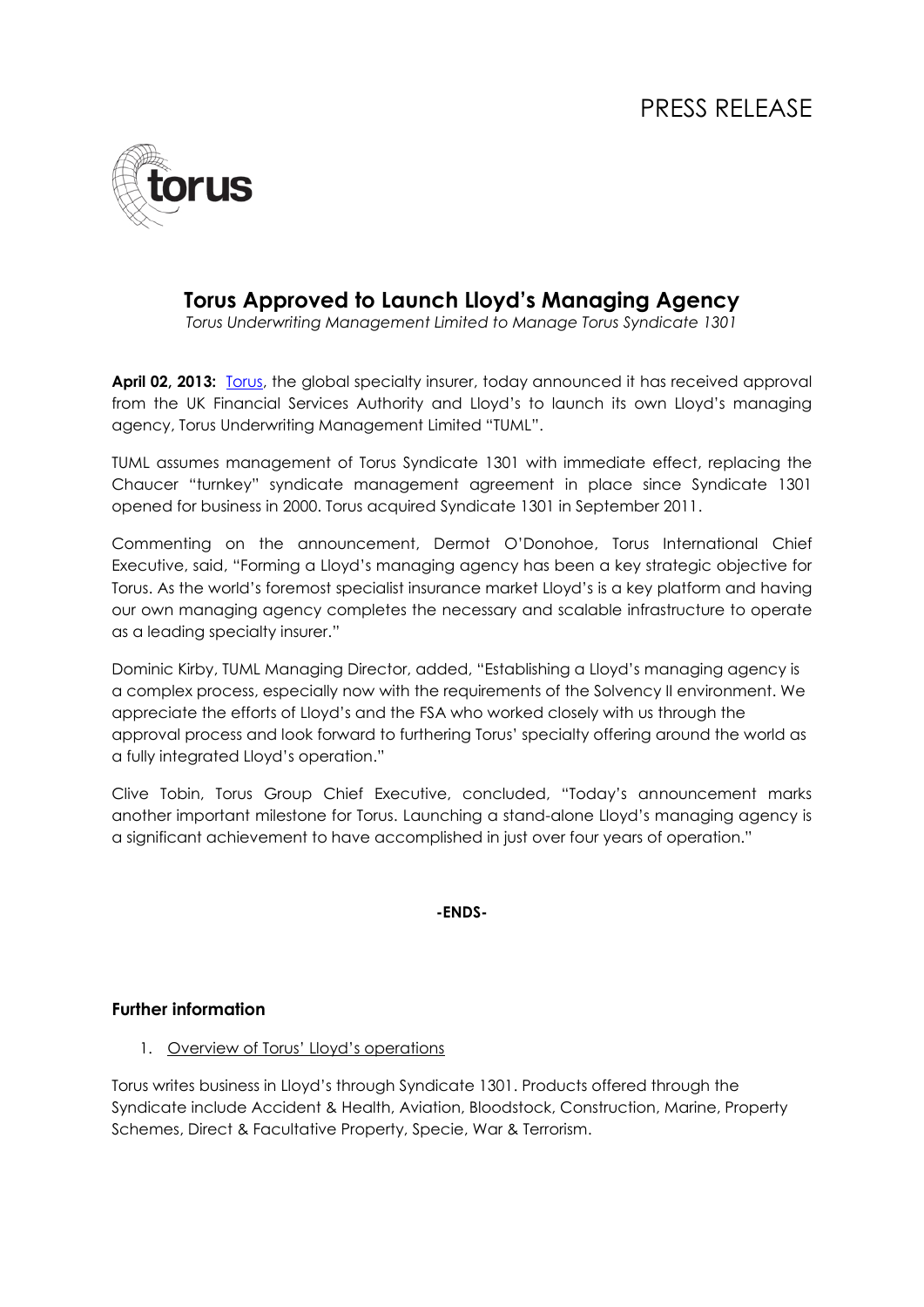# PRESS RELEASE

#### 2. Torus at Lloyd's timeline

**December 2009:** Torus merges with Sideris Re Holdings Limited, allowing Torus to write Construction business through Syndicate 2243.

**September 2010:** Torus opens for Marine, Aviation and Space business on the company floor gallery of the Lloyd's building, London.

**September 2011:** Torus acquires Lloyd's Syndicate 1301, effective January 1, 2012, enabling Torus to write a range of niche specialty lines including Accident & Health, Property Direct & Facultative, Specie, Property Schemes and Bloodstock.

**December 2011:** Torus acquires the renewal rights to CV Starr's Continental European business - business written through Syndicate 1919. CV Starr's Continental European underwriting team transfer to Torus and business is renewed though Syndicate 2243, effective January 1, 2012.

**January 2013:** All Torus' Lloyd's business is now written through Syndicate 1301 to create a more efficient and effective platform for growth.

**April 2013:** Torus announces approval and launch of a new, stand-alone managing agency, Torus Underwriting Management Limited.

#### 3. The Torus Underwriting Management Limited Board of Directors

Torus Underwriting Management Limited will be overseen by a board of nine executive and non-executive directors:

#### **Independent Non-Executive Directors**

Barnabas Hurst-Bannister (Chairman) Nigel Barton Rupert Lowe

#### **Non-executive Directors**

Dermot O'Donohoe – Torus International Chief Executive Tim Harris – Torus Group Chief Financial Officer

#### **Executive Directors**

Dominic Kirby - TUML Managing Director Angela Alecock - Finance Director, TUML Neil Attwood - Active Underwriter, S1301 Laurence Lee-Tsang-Tan - Chief Actuary, S1301

### 4. About Torus

Torus is a global specialty insurer with over 600 employees in 15 offices serving a global client base through its European, US and Bermudian based subsidiaries. Since launch in